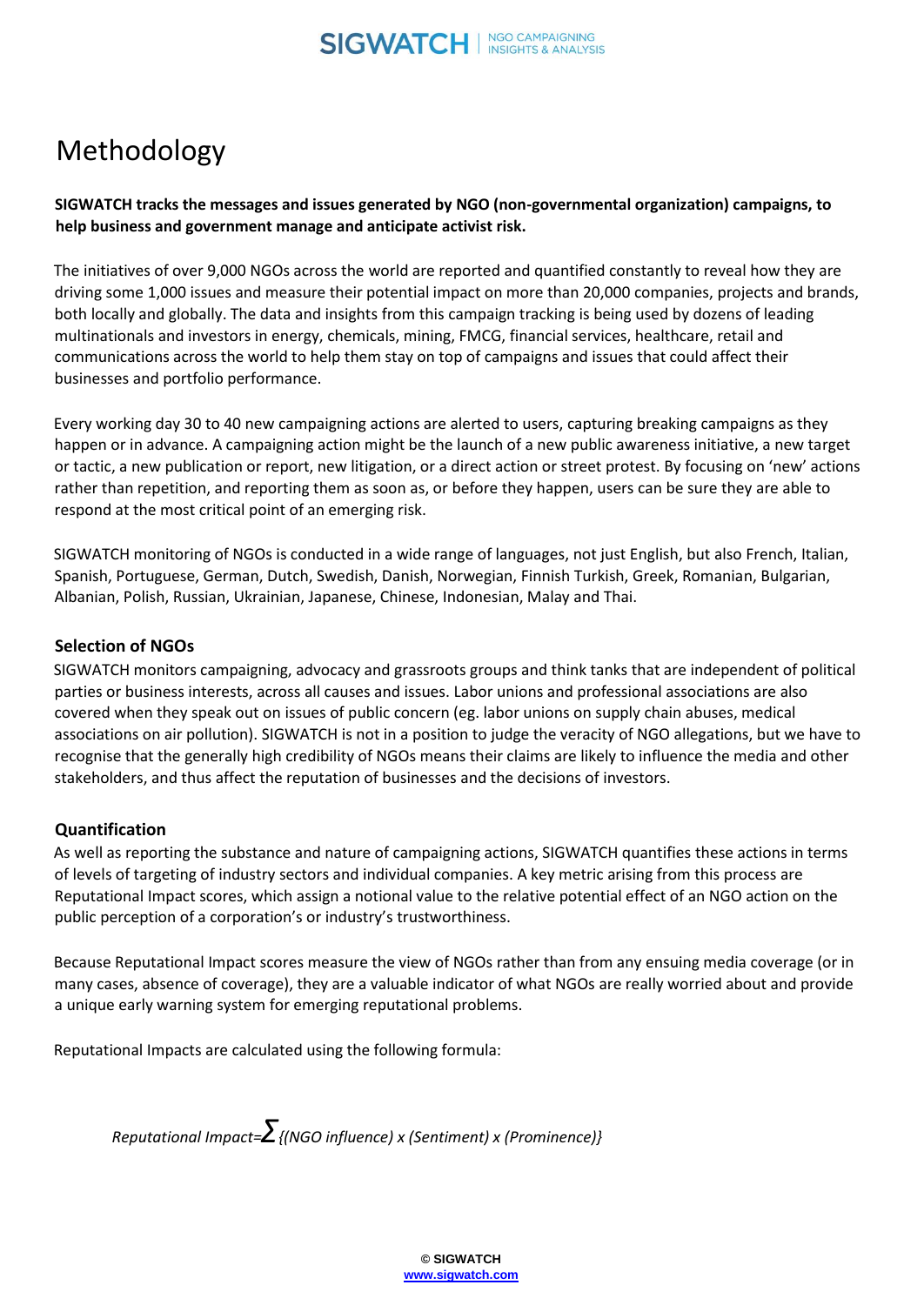

## *NGO influence*

Value represents the geographical reach of the NGO, as a measure of its ability to disseminate its message. Domestic US groups are weighted more strongly than those in other countries, to take into account their relatively greater resources (eg. if California was a sovereign state, it would have the world's fifth largest GDP).

Local NGO: influence weighting 0.5, USA 1.0 National NGO: 1.0, USA 1.5 National coalition: 1.5, USA 2.0 World Regional NGO: 2.0, USA 2.5 World Regional Coalition: 2.5 Global NGO: 2.5 Global Coalition: 2.75

## *Sentiment*

-2: Strong criticism – the entity is described in hostile and very negative terms ("XXX is murdering the planet"). - 1: Mild criticism – the entity is criticized, but in moderate way ("XXX makes products that damage the environment").

0: Neutral – the entity is neither criticized nor praised, or is only mentioned for reference (eg. in "YYY, famous for ZZZ, drowned the world in hazardous beverages…", ZZZ is treated as a neutral mention).

+1: Mild praise – the entity is praised but not effusively ("AAA has effective policies on animal welfare"), or the entity is included in a list of 'these are the good guys').

+2: Strong praise – the entity is praised in emphatic terms, usually also being singled out ("AAA leads the world on animal welfare standards").

#### *Prominence*

4: Named in the headline of the NGO's principal communication (eg. a press release or report), or being that communication's sole subject.

3: Named in the sub-headline or first paragraph of the principal communication.

- 2: Named less prominently in the principal communication.
- 1: Mentioned only in an accompanying report or document, if there is one.

0: Not mentioned.

When multiple NGOs are involved in the same action, separate reputational impact scores are calculated for each NGO and these scores summed to give an overall score for the action.

Praise, criticism and neutral scores are tallied separately for each corporation. By keeping these three values separately, changes in NGO attitudes to corporations can be accurately captured.

## **Other significant attributes captured**

#### *NGO types*

A critical data element we capture is the name of the NGO behind the reported campaigning action. Up to five names will be recorded for each action, and we distinguish between national and local branches of the same NGO. So if Greenpeace launches a campaign simultaneously in France, Germany and Brussels (for pan-EU), there will be three NGO tags: Greenpeace France, Greenpeace Germany, and Greenpeace Europe.

#### *Issues*

Every campaigning record is tagged with two issues from a possible 900+ options. The issue tags capture the main focus of the campaigning action. Where the action is about a single topic, eg. caged eggs and hen welfare, one of the